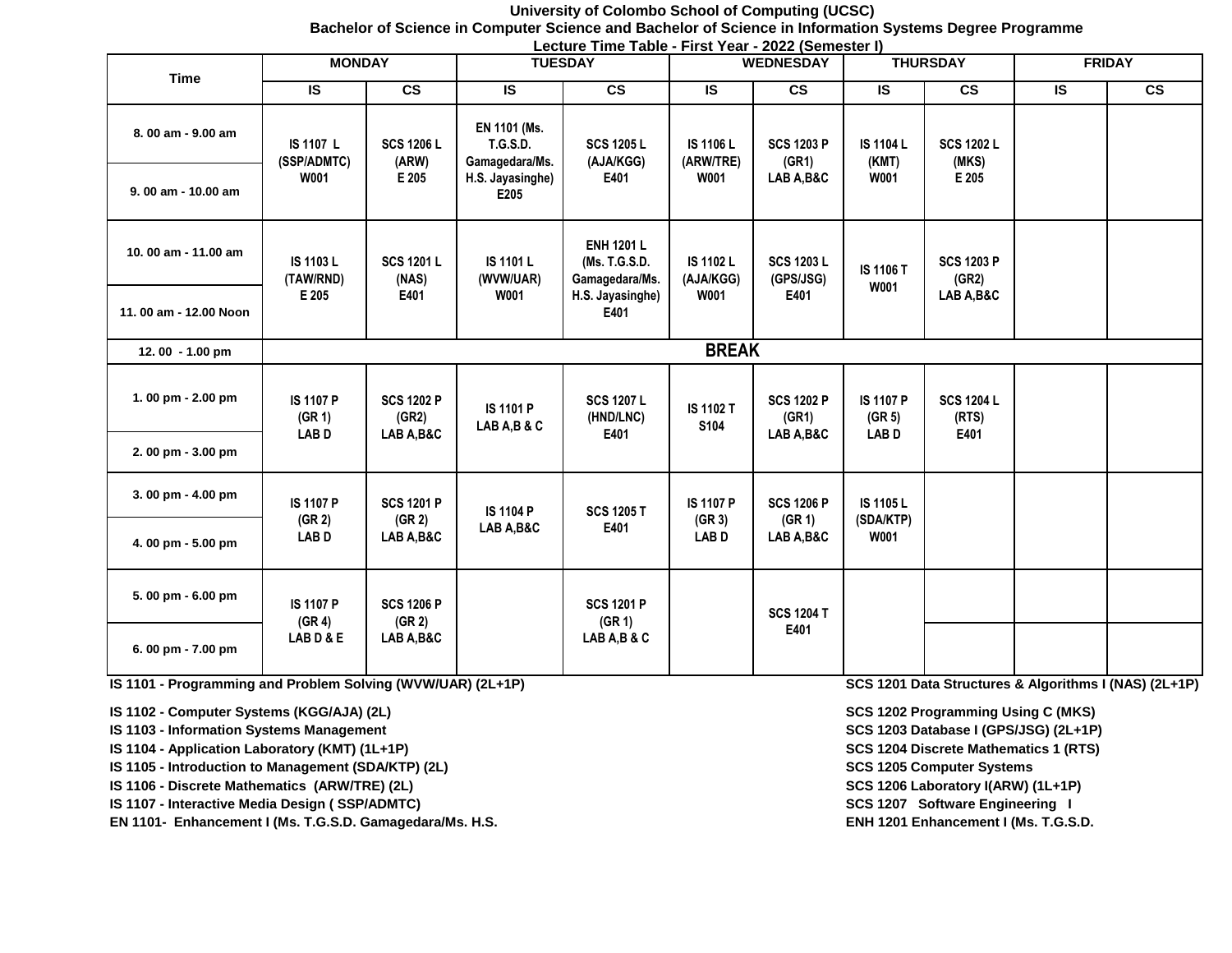# **University of Colombo School of Computing (UCSC) Bachelor of Science in Computer Science and Bachelor of Science in Information Systems Degree Programme**

| Lecture Time Table - Second Year - 2022 (Semester I) |                                       |                                                       |                               |                                     |                               |                                                                                                       |                                                                           |                                 |                    |                                |  |  |
|------------------------------------------------------|---------------------------------------|-------------------------------------------------------|-------------------------------|-------------------------------------|-------------------------------|-------------------------------------------------------------------------------------------------------|---------------------------------------------------------------------------|---------------------------------|--------------------|--------------------------------|--|--|
| <b>TIME</b>                                          | <b>MONDAY</b>                         |                                                       | <b>TUESDAY</b>                |                                     | <b>WEDNESDAY</b>              |                                                                                                       | <b>THURSDAY</b>                                                           |                                 | <b>FRIDAY</b>      |                                |  |  |
|                                                      | IS                                    | <b>CS</b>                                             | <b>IS</b>                     | <b>CS</b>                           | IS                            | <b>CS</b>                                                                                             | <b>IS</b>                                                                 | $\mathsf{cs}$                   | <b>IS</b>          | <b>CS</b>                      |  |  |
| 8.00 am - 9.00 am                                    | <b>IS 2105 P</b>                      | SCS 2206 L<br>(VL/Thushara)                           | IS 2103 L<br>(DNP/VL)         |                                     | <b>IS 2106 L</b><br>(HSP/JEG  | <b>SCS 2205 L</b><br>(AJA/RJA/DNR)                                                                    | <b>IS 2107 P</b><br>LAB A, B&C                                            |                                 |                    |                                |  |  |
| $9.00$ am $-10.00$ am                                | (KTP /Stat.)<br>LAB A&B&C             | E401<br><b>SCS 2208 P</b><br>Gr. 1<br>Lab $A,B$ & $C$ | S 104                         | <b>SCS 2204 P</b><br>(GR 1)         | Chathurangani)<br><b>W002</b> | E 401                                                                                                 |                                                                           | IS 2102/SCS 2202 L<br>(TCH/NHP) |                    |                                |  |  |
| 10.00 am - 11.00 am                                  |                                       |                                                       | <b>IS 2104 L</b>              | LAB A,B&C                           | IS 2105 L                     | <b>SCS 2208 P</b>                                                                                     |                                                                           | E401                            |                    |                                |  |  |
| 11.00 am - 12.00 am                                  | IS 2107 L<br>(CLI/ALN)<br><b>W002</b> |                                                       |                               |                                     | (TLV/KAV)<br><b>W002</b>      | <b>SCS 2205 P</b><br>(GR 2)                                                                           | KTP /(Stat Dep.)<br><b>W002</b>                                           | Gr. 2<br>Lab $A, B, \& C$       | IS 2101 L<br>(CRW) | <b>SCS 2201 L</b><br>(JSG/HND) |  |  |
| 12.00 noon - 1.00 pm                                 |                                       |                                                       |                               |                                     | LAB A,B&C                     |                                                                                                       |                                                                           | S <sub>104</sub>                | E401               |                                |  |  |
| 1.00 pm - 2.00 pm                                    |                                       |                                                       |                               |                                     |                               | <b>SCS 2203 L</b><br>(TCH/Ms. J.E.G.                                                                  |                                                                           | <b>SCS 2207 L</b><br>(DDK/MAI)  |                    |                                |  |  |
| 2.00 pm - 3.00 pm                                    |                                       | SCS 2208 L<br>(RNS/KAV)<br>E 401                      | <b>IS 2114 P</b><br>(SDA/HSP) | <b>SCS 2204 L</b><br>(TNK)<br>E 205 |                               | Chathurangani)<br>E 401<br><b>SCS 2201 P</b><br>(Gr 1 & Gr 2)<br>E 401<br><b>SCS 2204 P</b><br>(GR 2) | E 205<br>IS 2104 P<br>Lab A&B&C<br><b>SCS 2205 P</b><br>(GR 1)<br>LAB D&E |                                 |                    |                                |  |  |
| 3.00 pm - 4.00 p.m.                                  |                                       |                                                       | <b>W001</b>                   |                                     |                               |                                                                                                       |                                                                           |                                 |                    |                                |  |  |
| 4.00 pm - 5.00 p.m.                                  |                                       |                                                       |                               |                                     |                               |                                                                                                       |                                                                           |                                 |                    |                                |  |  |
| 5.00 pm - 6.00 p.m.                                  |                                       |                                                       |                               |                                     |                               |                                                                                                       |                                                                           |                                 |                    |                                |  |  |
| 6.00 pm - 7.00 p.m.                                  |                                       |                                                       |                               |                                     |                               | LabA,B&C                                                                                              |                                                                           |                                 |                    |                                |  |  |

**IS 2101 Systems Analysis and Design (CRW) 2L** 

**IS 2102 Group Project I\* (TCH/NHP) (4P)** 

**IS 2103 Digital Marketing (DNP) (2L)** 

**IS 2104 Rapid Application Developmet (KAV/TLV) (2L+** 

**IS 2105 Business Statistics- KTP/Stat Dept. (2L+ 1P)** 

**IS 2106 Business Process Management (HSP/JEG Chathurangani) (2L) SCS 2206 Mathematical Methods II (VL/Thushara) (2L)**

**IS 2107 Graphics and Visualization (ALN/CLI) (1L+1P)** 

**IS 2114 Business Process Re-engineering (SDA/HSP) (2P)** 

SCS 2201 Data Structures & Algorithms III (HND/JSG) (2L+ 1P)

**Group Project I\* (TCH/NHP) (4P) SCS 2202 Group Project I (TCH/NHP) (4P)**

**SCS 2203 Software Engineering III (TCH/Ms. J.E.G. Chathurangani) (2L)** 

**SCS 2204 Functional Programming (TNK) (2L+** 

**BCS 2205 Computer Networks I (AJA/DNR/RJA) (2L + 1P)** 

**SCS 2207 Programming Language Concepts (DDK/MAI)(2L)** 

**BCS 2208 Rapid Application Development (RNS/KAV) (2L +1P)**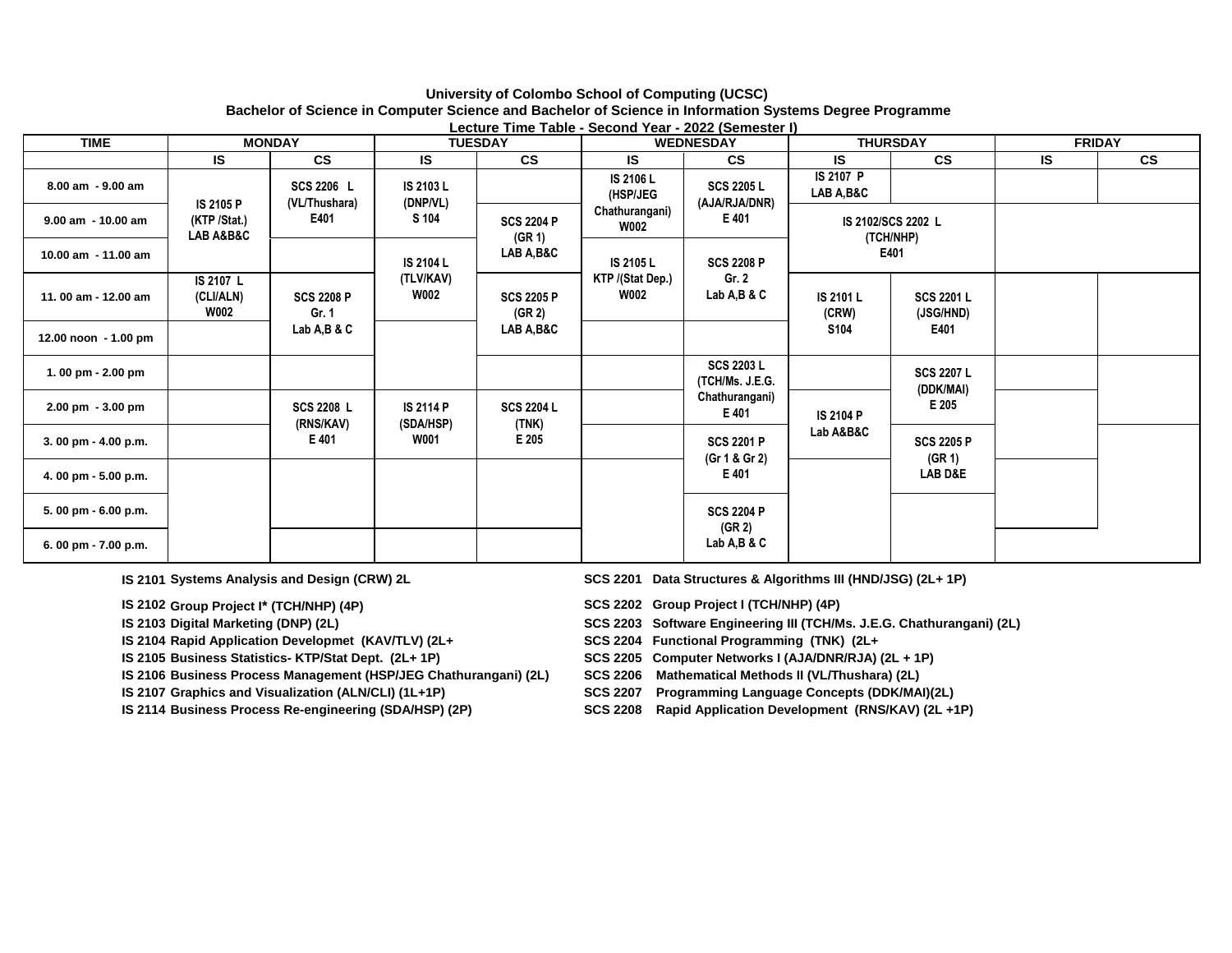## **University of Colombo School of Computing (UCSC)**

**Bachelor of Science in Computer Science and Bachelor of Science in Information Systems Degree Programme**

**Lecture Time Table - Third Year - 2022 (Semester I)**

| <b>TIME</b>                              | <b>MONDAY</b>                                  |                                                                                                                    | <b>TUESDAY</b>                         |                                                                                                               | <b>WEDNESDAY</b>                                                                                                                      |                                                    | <b>THURSDAY</b>                       |                                               | <b>FRIDAY</b>          |                       |  |  |
|------------------------------------------|------------------------------------------------|--------------------------------------------------------------------------------------------------------------------|----------------------------------------|---------------------------------------------------------------------------------------------------------------|---------------------------------------------------------------------------------------------------------------------------------------|----------------------------------------------------|---------------------------------------|-----------------------------------------------|------------------------|-----------------------|--|--|
|                                          | IS                                             | <b>CS</b>                                                                                                          | IS                                     | $\mathsf{cs}$                                                                                                 | <b>IS</b>                                                                                                                             | <b>CS</b>                                          | <b>IS</b>                             | <b>CS</b>                                     | <b>IS</b>              | <b>CS</b>             |  |  |
| 8.00 am - 9.00 am                        | IS 3118 P                                      | <b>SCS 3216 P</b><br>(MIE)<br>(TAW/GSR)<br><b>W002</b>                                                             | IS 3118 L<br>(TAW/ GSR)<br><b>W002</b> | <b>SCS 3212 P</b><br>(GPS/PPM)<br>3rd year Lab and ADMTC<br>(ADMTC until 23rd<br>June 2022, after MSC<br>Lab) | IS 3107<br>(GSR/VL)<br><b>S203</b>                                                                                                    | <b>SCS 3211 L</b><br>(DDK)<br><b>S202</b>          | IS 3115/CS 3112 L<br>(DTB/VL)<br>S203 | <b>SCS 3208 L</b><br>(TAW)<br><b>W002</b>     | IS 3104 L<br>(AIU/VL)  |                       |  |  |
| $9.00$ am - 10.00 am                     | 3rd year Lab                                   |                                                                                                                    |                                        |                                                                                                               |                                                                                                                                       |                                                    |                                       |                                               | <b>On-line Lecture</b> |                       |  |  |
| 10.00 am - 11.00 am                      | IS 3112/SCS 3213/CS 3112 L<br>(AIG)<br>S 104   |                                                                                                                    | IS 3102/SCS 3209 L<br>(KPH/ENO)        |                                                                                                               | IS 3114 L<br>(UAR)                                                                                                                    | SCS 3215 L<br>(RND)                                | IS 3106 L<br>(GSR/VL)                 | SCS 3205/CS 3105 L<br>(DSR/RDY)               |                        |                       |  |  |
| 11.00 am - 12.00<br>noon                 | IS 3101 L<br>(SSP/DNP)                         | SCS 3202/CS 3102 L<br>(DNR)                                                                                        |                                        | E 205                                                                                                         | <b>S203</b>                                                                                                                           | S104                                               | <b>W002</b>                           | <b>S202</b>                                   |                        |                       |  |  |
| 12.00 noon - 1.00 pm                     | <b>S203</b>                                    | S104                                                                                                               |                                        |                                                                                                               |                                                                                                                                       |                                                    |                                       |                                               |                        |                       |  |  |
| 1.00 pm - 2.00 pm                        |                                                | IS 3108/SCS 3203 L<br>(Dr. K.A.D.M. Kasthurirathna)                                                                | IS 3110 P<br>(HBE/KTK)                 | <b>SCS 3216 P</b><br>(MIE)<br><b>S202</b>                                                                     | IS 3116 L<br>(SMG/ JEG                                                                                                                | SCS 3206/CS 3106<br>(Dr. K.A.D.M.                  | IS 3105 L<br>(RND)<br><b>S203</b>     | <b>SCS 3204 L</b><br>(SDA/KTP)<br><b>W002</b> |                        |                       |  |  |
| 2.00 pm - 3.00 pm                        |                                                | <b>S203</b>                                                                                                        | <b>S203</b>                            |                                                                                                               | Chathurangani)<br>S203                                                                                                                | Kasthurirathna/RDY)<br><b>W002</b>                 |                                       |                                               |                        |                       |  |  |
| 3.00 pm - 4.00 pm                        | IS 3109/SCS 3210 L<br>(KMT/TNB)<br><b>S203</b> |                                                                                                                    | IS 3117/CS3120 L<br>(NHP/HBE)          | <b>SCS 3201</b><br>(KGG)                                                                                      | IS 3111 L<br>(Stat. Dep. / SMG)                                                                                                       | SCS 3212 L<br>(GPS/PPM)                            |                                       | IS 3103/SCS 3207 L<br>(CLI/VHS)               |                        | Tech - Talks<br>(LNC) |  |  |
| 4.00 pm - 5.00 pm                        |                                                |                                                                                                                    | <b>W002</b>                            | S203                                                                                                          | <b>S203</b>                                                                                                                           | <b>W002</b>                                        | <b>S202</b>                           |                                               |                        | On-line               |  |  |
| 5.00 pm - 6.00 pm                        | IS 3113/ SCS 3214 L<br><b>KMT/TNB</b>          |                                                                                                                    |                                        |                                                                                                               | IS 3110 P<br>IS 3112/SCS 3213 P<br>(HBE/KTK)                                                                                          |                                                    |                                       | Tech - Talks<br>(LNC)                         |                        |                       |  |  |
| 6.00 pm - 7.00 pm                        |                                                | <b>W001</b>                                                                                                        |                                        | <b>S203</b>                                                                                                   |                                                                                                                                       | Lab <sub>D</sub>                                   | E401                                  |                                               |                        |                       |  |  |
|                                          |                                                | IS 3101 Enterprise Resourse Planning Systems(SSP/DNP) (2L)                                                         |                                        |                                                                                                               | <b>SCS3201</b><br><b>Machine Learning &amp; Neural Computing</b>                                                                      |                                                    |                                       |                                               |                        |                       |  |  |
|                                          |                                                | IS 3102/SCS3209 Human Computer Interaction (ENO/KPH)(2L+1P)<br>IS 3103/SCS3207 Software Quality Asurance (CLI/VHS) |                                        |                                                                                                               | SCS 3202/ CS 3102 Advanced Computer Architecture(DNR)<br>SCS 3203/IS3108 Middleware Architecure (Dr. K.A.D.M. Kasthurirathna) (2L+1P) |                                                    |                                       |                                               |                        |                       |  |  |
|                                          |                                                | IS 3104 Strategic Management - (AIU/VL) (2L)                                                                       |                                        |                                                                                                               | SCS 3204 Management                                                                                                                   |                                                    |                                       |                                               |                        |                       |  |  |
| IS 3105 Professional Practice (RND) (2L) |                                                |                                                                                                                    |                                        |                                                                                                               |                                                                                                                                       | SCS 3205/ CS3105 Computer Graphics I(DSR/RDY) (2L) |                                       |                                               |                        |                       |  |  |

**IS 3106 IT Procurement Management** 

IS 3107 Contingency Planning and Risk Managemnet (GSR/VL) SCS 3207/IS 3103 Software Quality Asurance (CLI/VHS) **IS 3108/SCS3203 Middleware Architectures (Dr. K.A.D.M. Kasthurirathna) IS 3109/SCS3210 System & Network Administration (TNB/KMT) (2L+1P) IS 3110 Research Methods(HBE/KTK) (2P) IS 3111 SCS 3211 Compiler Theory (DDK) Operations Research(Stat. Dep.) SCS3213/IS3112/CS321** Game Development(AIG) (1L+2P) SCS 3212 Mot **3 IS 3113/SCS3214 Game Development Group Project II(KMT/TNB) (3P) SCS3213/IS3112 IS 3114 Enterprise Applications (UAR ) (2L) CS 3214/IS3113** Group Project II **IS 3115/CS 3112 Mobile Application Development(DTB/VL) (2L+1P) Professional Practice and Accord Professional Practice IS 3116 SCS 3216 (RND) (2L) Research Methods Database Management Systems II (SMG/ JEG** 

IS 3117/CS 3120 Machine Learning and Neural Computing (NHP/HBE) (2L) **IS 3118 E- Learning and Instructional Design (TAW/GSR) (2L)**

**ISCS 3206/CS 3106 Graph Theory (Dr. K.A.D.M. Kasthurirathna** 

**SCS 3208 Software Project Management (TAW) (2L)** 

**SCS 3209/IS3102 Human Computer Interaction (KPH/ENO)** 

**SCS 3210/IS3109 System & Network Administration** 

**SCS 3212 Mobile Application Development**